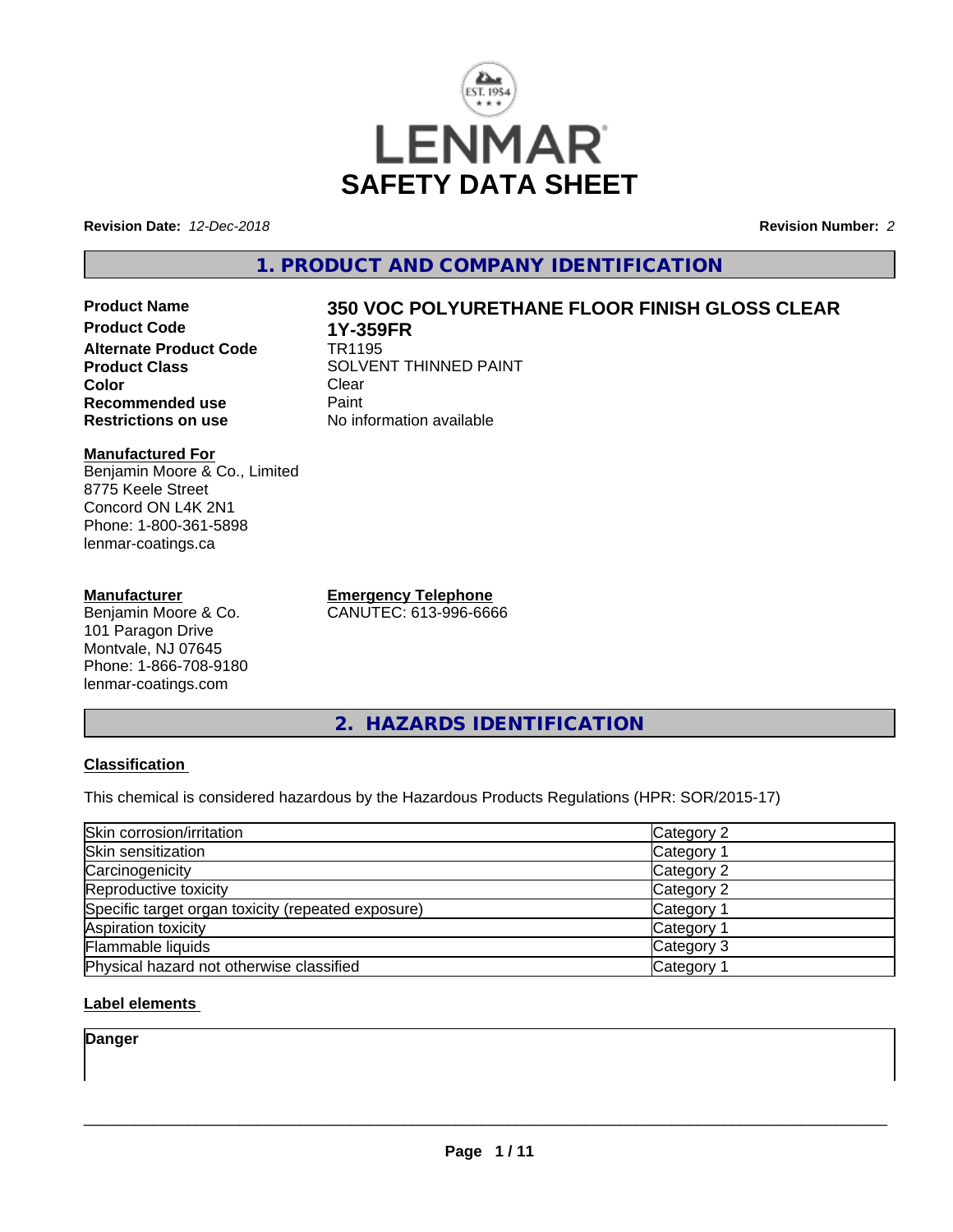\_\_\_\_\_\_\_\_\_\_\_\_\_\_\_\_\_\_\_\_\_\_\_\_\_\_\_\_\_\_\_\_\_\_\_\_\_\_\_\_\_\_\_\_\_\_\_\_\_\_\_\_\_\_\_\_\_\_\_\_\_\_\_\_\_\_\_\_\_\_\_\_\_\_\_\_\_\_\_\_\_\_\_\_\_\_\_\_\_\_\_\_\_

### **Hazard statements**

Causes skin irritation May cause an allergic skin reaction Suspected of causing cancer Suspected of damaging fertility or the unborn child Causes damage to organs through prolonged or repeated exposure May be fatal if swallowed and enters airways Flammable liquid and vapor Risk of spontaneous combustion



**Appearance** liquid **Odor** solvent

### **Precautionary Statements - Prevention**

Obtain special instructions before use Do not handle until all safety precautions have been read and understood Use personal protective equipment as required Wash face, hands and any exposed skin thoroughly after handling Contaminated work clothing should not be allowed out of the workplace Wear protective gloves Do not breathe dust/fume/gas/mist/vapors/spray Do not eat, drink or smoke when using this product Keep away from heat, hot surfaces, sparks, open flames and other ignition sources. No smoking Keep container tightly closed Ground/bond container and receiving equipment Use explosion-proof electrical/ventilating/lighting/equipment Use only non-sparking tools Take precautionary measures against static discharge Immediately after use, place rags, steel wool or waste used with this product in a sealed water-filled metal container or lay flat to dry. **Precautionary Statements - Response**

# IF exposed or concerned: Get medical advice/attention

**Skin**

If skin irritation or rash occurs: Get medical advice/attention

IF ON SKIN (or hair): Remove/Take off immediately all contaminated clothing. Rinse skin with water/shower Wash contaminated clothing before reuse

#### **Ingestion**

IF SWALLOWED: Immediately call a POISON CENTER or doctor/physician

Do NOT induce vomiting

#### **Fire**

In case of fire: Use CO2, dry chemical, or foam for extinction

## **Precautionary Statements - Storage**

Store locked up Store in a well-ventilated place. Keep cool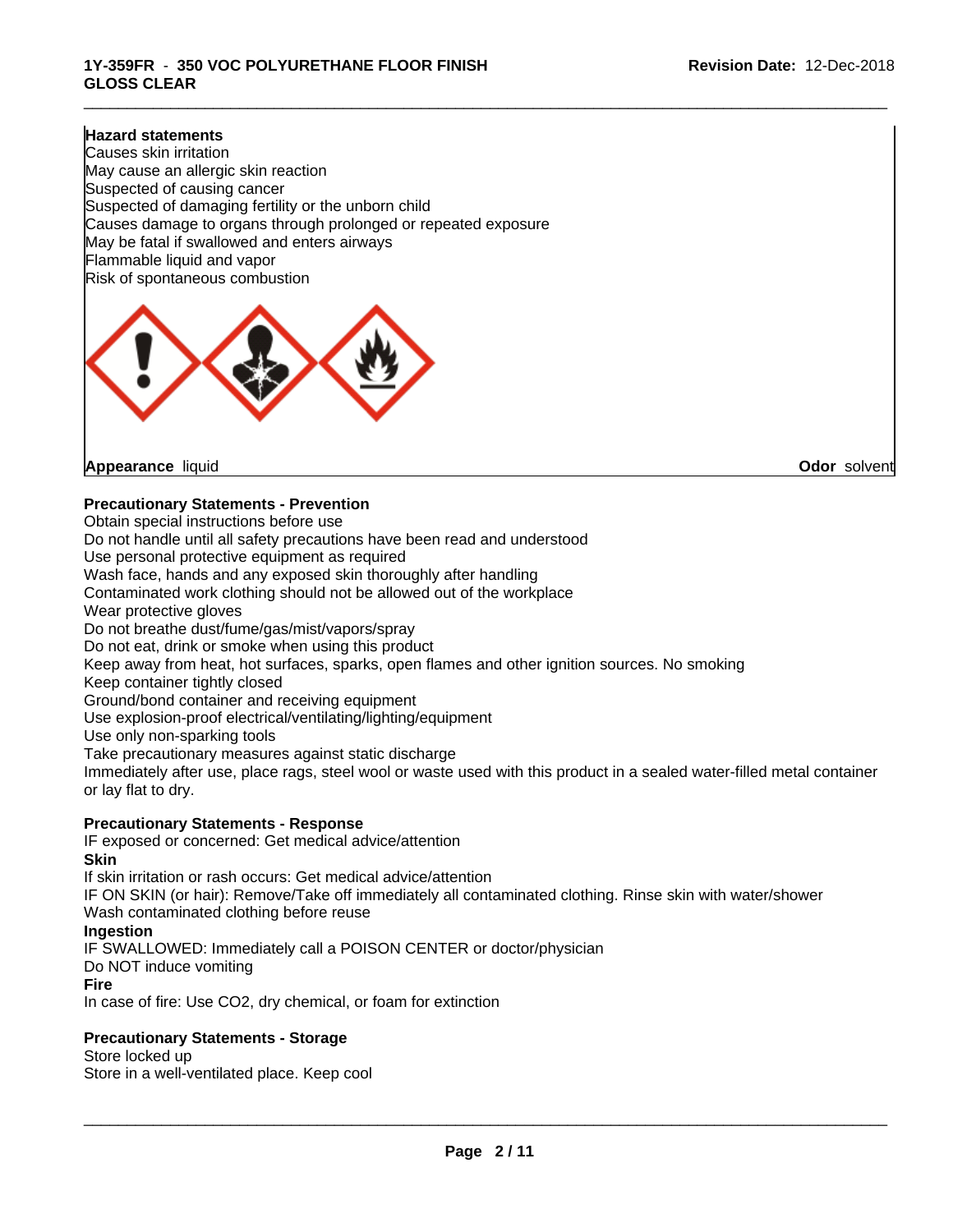## **Precautionary Statements - Disposal**

Dispose of contents/container to an approved waste disposal plant

Materials such as rags used with this product may begin to burn by themselves. After use, put rags in water or lay flat to dry, then discard.

\_\_\_\_\_\_\_\_\_\_\_\_\_\_\_\_\_\_\_\_\_\_\_\_\_\_\_\_\_\_\_\_\_\_\_\_\_\_\_\_\_\_\_\_\_\_\_\_\_\_\_\_\_\_\_\_\_\_\_\_\_\_\_\_\_\_\_\_\_\_\_\_\_\_\_\_\_\_\_\_\_\_\_\_\_\_\_\_\_\_\_\_\_

### **Other information**

No information available

# **3. COMPOSITION INFORMATION ON COMPONENTS**

| <b>Chemical name</b>                          | CAS No.    | Weight-%       | Hazardous Material<br>Information Review Act date exemption granted<br>registry number<br>(HMIRA registry #) | Date HMIRA filed and<br>(if applicable) |
|-----------------------------------------------|------------|----------------|--------------------------------------------------------------------------------------------------------------|-----------------------------------------|
| Distillates, petroleum,<br>hydrotreated light | 64742-47-8 | $10 - 30\%$    |                                                                                                              |                                         |
| Stoddard solvent                              | 8052-41-3  | $10 - 30\%$    |                                                                                                              |                                         |
| Cyclotetrasiloxane, octamethyl-               | 556-67-2   | 7 - 13%        |                                                                                                              |                                         |
| Methyl ethyl ketoxime                         | 96-29-7    | $0.1 - 0.25\%$ |                                                                                                              |                                         |
| Cobalt bis(2-ethylhexanoate)                  | 136-52-7   | $0.1 - 0.25\%$ |                                                                                                              |                                         |

#### **Confidential Business Information note**

\*The exact percentage (concentration) of composition has been withheld as a trade secret

# **4. FIRST AID MEASURES**

| <b>General Advice</b><br>If symptoms persist, call a physician. Show this safety data<br>sheet to the doctor in attendance.<br>Immediately flush with plenty of water. After initial flushing,<br><b>Eye Contact</b><br>remove any contact lenses and continue flushing for at<br>least 15 minutes. Keep eye wide open while rinsing. If<br>symptoms persist, call a physician.<br>Wash off immediately with soap and plenty of water while<br><b>Skin Contact</b><br>removing all contaminated clothes and shoes. If skin<br>irritation persists, call a physician. Wash clothing before<br>reuse. Destroy contaminated articles such as shoes.<br><b>Inhalation</b><br>Move to fresh air. If symptoms persist, call a physician.<br>If not breathing, give artificial respiration. Call a physician<br>immediately.<br>Clean mouth with water and afterwards drink plenty of<br>Ingestion<br>water. Do not induce vomiting without medical advice.<br>Never give anything by mouth to an unconscious person.<br>Consult a physician.<br><b>Protection Of First-Aiders</b><br>Use personal protective equipment. |  |
|-------------------------------------------------------------------------------------------------------------------------------------------------------------------------------------------------------------------------------------------------------------------------------------------------------------------------------------------------------------------------------------------------------------------------------------------------------------------------------------------------------------------------------------------------------------------------------------------------------------------------------------------------------------------------------------------------------------------------------------------------------------------------------------------------------------------------------------------------------------------------------------------------------------------------------------------------------------------------------------------------------------------------------------------------------------------------------------------------------------------|--|
|                                                                                                                                                                                                                                                                                                                                                                                                                                                                                                                                                                                                                                                                                                                                                                                                                                                                                                                                                                                                                                                                                                                   |  |
|                                                                                                                                                                                                                                                                                                                                                                                                                                                                                                                                                                                                                                                                                                                                                                                                                                                                                                                                                                                                                                                                                                                   |  |
|                                                                                                                                                                                                                                                                                                                                                                                                                                                                                                                                                                                                                                                                                                                                                                                                                                                                                                                                                                                                                                                                                                                   |  |
|                                                                                                                                                                                                                                                                                                                                                                                                                                                                                                                                                                                                                                                                                                                                                                                                                                                                                                                                                                                                                                                                                                                   |  |
|                                                                                                                                                                                                                                                                                                                                                                                                                                                                                                                                                                                                                                                                                                                                                                                                                                                                                                                                                                                                                                                                                                                   |  |
|                                                                                                                                                                                                                                                                                                                                                                                                                                                                                                                                                                                                                                                                                                                                                                                                                                                                                                                                                                                                                                                                                                                   |  |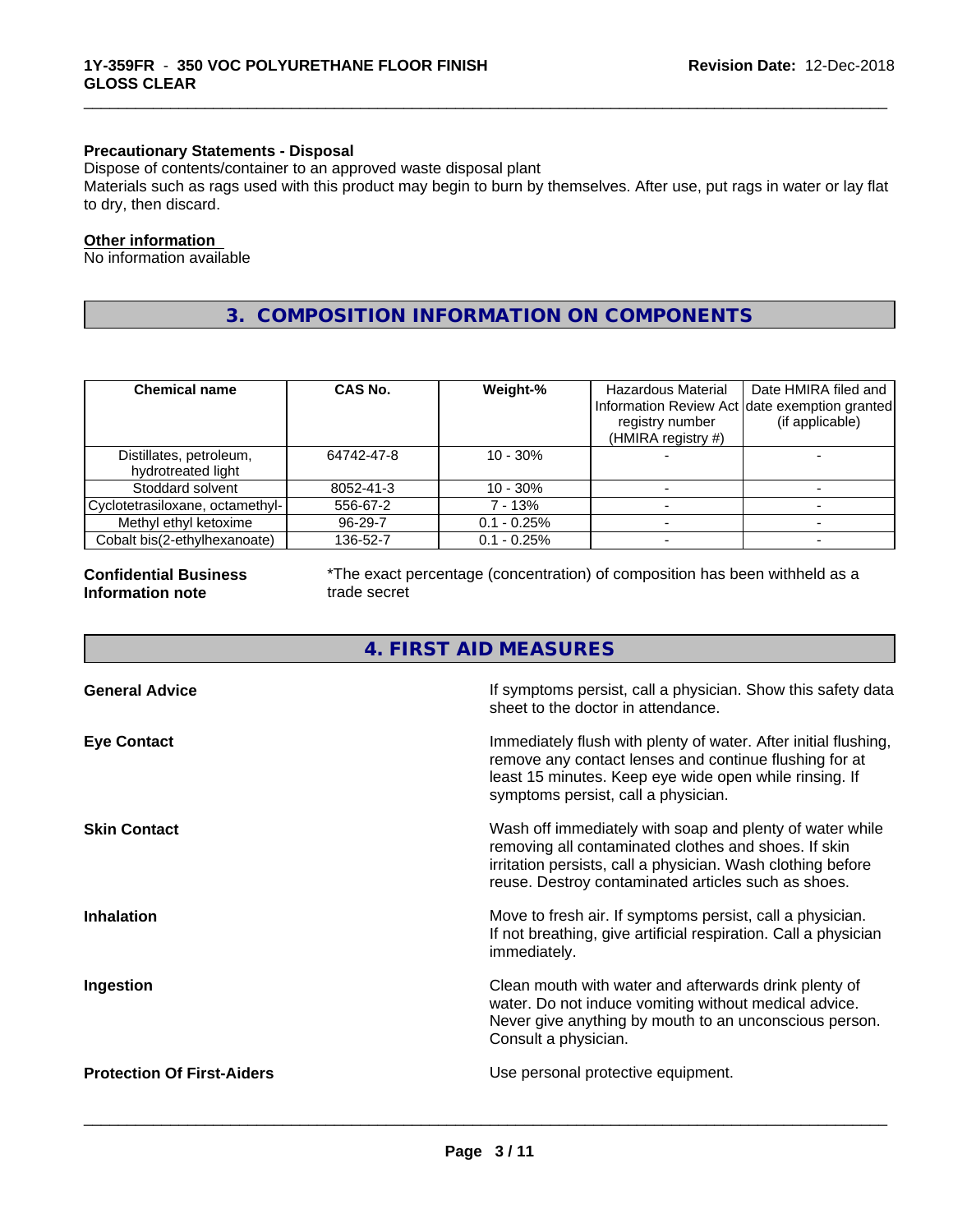| <b>Most Important Symptoms/Effects</b>                                           | May cause allergic skin reaction.                                                                                                                                                                                                                      |  |
|----------------------------------------------------------------------------------|--------------------------------------------------------------------------------------------------------------------------------------------------------------------------------------------------------------------------------------------------------|--|
| <b>Notes To Physician</b>                                                        | Treat symptomatically.                                                                                                                                                                                                                                 |  |
|                                                                                  | 5. FIRE-FIGHTING MEASURES                                                                                                                                                                                                                              |  |
| <b>Suitable Extinguishing Media</b>                                              | Foam, dry powder or water. Use extinguishing measures<br>that are appropriate to local circumstances and the<br>surrounding environment.                                                                                                               |  |
| Protective equipment and precautions for firefighters                            | As in any fire, wear self-contained breathing apparatus<br>pressure-demand, MSHA/NIOSH (approved or equivalent)<br>and full protective gear.                                                                                                           |  |
| <b>Specific Hazards Arising From The Chemical</b>                                | Combustible material. Closed containers may rupture if<br>exposed to fire or extreme heat. Keep product and empty<br>container away from heat and sources of ignition. Thermal<br>decomposition can lead to release of irritating gases and<br>vapors. |  |
| Sensitivity to mechanical impact                                                 | No                                                                                                                                                                                                                                                     |  |
| Sensitivity to static discharge                                                  | Yes                                                                                                                                                                                                                                                    |  |
| <b>Flash Point Data</b><br>Flash point (°F)<br>Flash Point (°C)<br><b>Method</b> | 102.0<br>38.9<br><b>PMCC</b>                                                                                                                                                                                                                           |  |
| <b>Flammability Limits In Air</b>                                                |                                                                                                                                                                                                                                                        |  |
| Lower flammability limit:<br><b>Upper flammability limit:</b>                    | Not available<br>Not available                                                                                                                                                                                                                         |  |
| <b>NFPA</b><br>Health: 1<br>Flammability: 2                                      | Instability: 0<br><b>Special: Not Applicable</b>                                                                                                                                                                                                       |  |
| <b>NFPA Legend</b><br>0 - Not Hazardous<br>1 - Slightly<br>2 - Moderate          |                                                                                                                                                                                                                                                        |  |

\_\_\_\_\_\_\_\_\_\_\_\_\_\_\_\_\_\_\_\_\_\_\_\_\_\_\_\_\_\_\_\_\_\_\_\_\_\_\_\_\_\_\_\_\_\_\_\_\_\_\_\_\_\_\_\_\_\_\_\_\_\_\_\_\_\_\_\_\_\_\_\_\_\_\_\_\_\_\_\_\_\_\_\_\_\_\_\_\_\_\_\_\_

- 3 High
- 4 Severe

*The ratings assigned are only suggested ratings, the contractor/employer has ultimate responsibilities for NFPA ratings where this system is used.*

*Additional information regarding the NFPA rating system is available from the National Fire Protection Agency (NFPA) at www.nfpa.org.*

# **6. ACCIDENTAL RELEASE MEASURES**

**Personal Precautions Precautions** Use personal protective equipment. Remove all sources of ignition.

**Other Information Discription** Prevent further leakage or spillage if safe to do so. Do not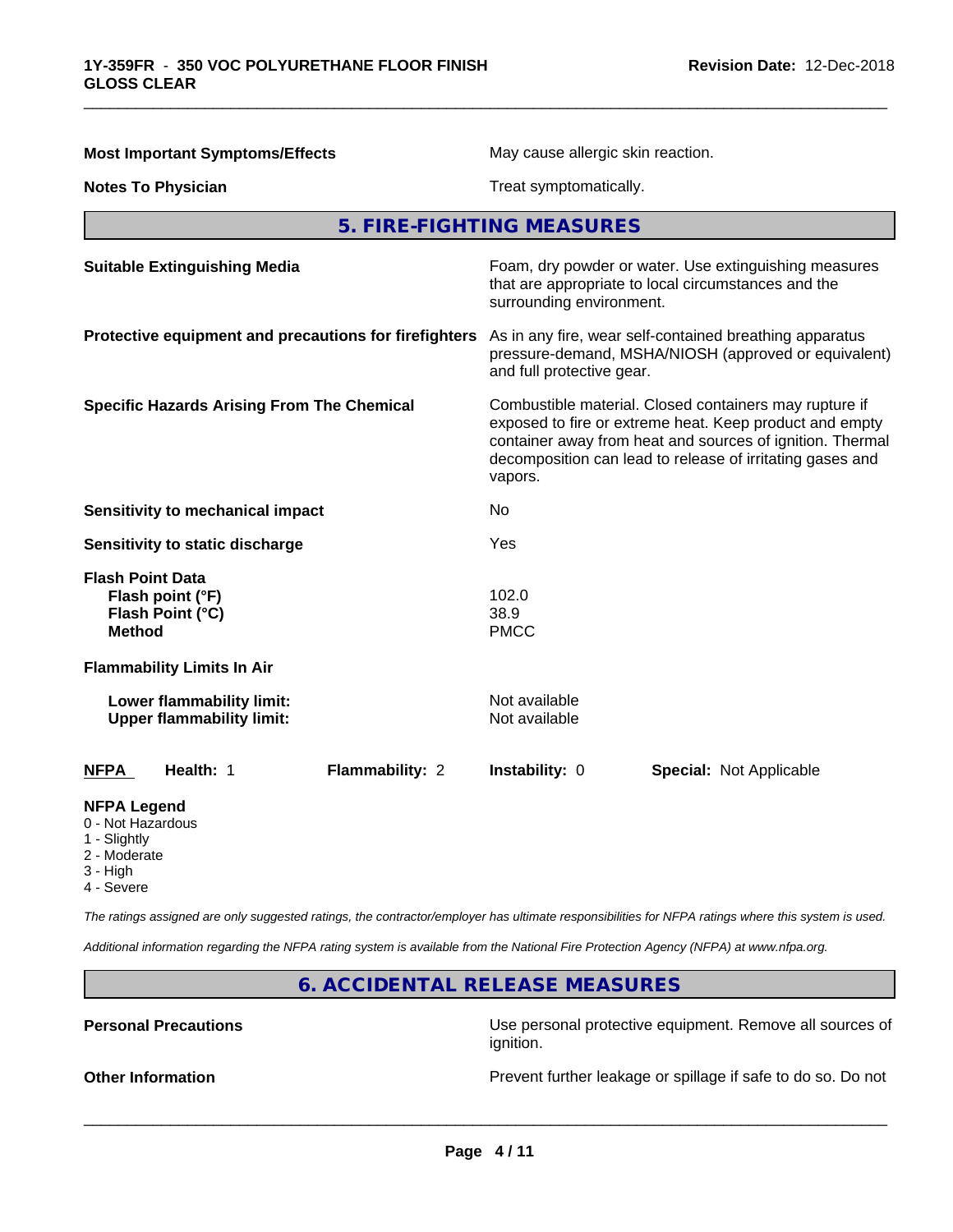allow material to contaminate ground water system. Prevent product from entering drains. Do not flush into surface water or sanitary sewer system. Local authorities should be advised if significant spillages cannot be contained.

**Environmental precautions** See Section 12 for additional Ecological Information.

**Methods for Cleaning Up** Dam up. Soak up with inert absorbent material. Pick up and transfer to properly labeled containers. Clean contaminated surface thoroughly.

# **7. HANDLING AND STORAGE**

\_\_\_\_\_\_\_\_\_\_\_\_\_\_\_\_\_\_\_\_\_\_\_\_\_\_\_\_\_\_\_\_\_\_\_\_\_\_\_\_\_\_\_\_\_\_\_\_\_\_\_\_\_\_\_\_\_\_\_\_\_\_\_\_\_\_\_\_\_\_\_\_\_\_\_\_\_\_\_\_\_\_\_\_\_\_\_\_\_\_\_\_\_

| <b>Handling</b>               | Use only in area provided with appropriate exhaust<br>ventilation. Do not breathe vapors or spray mist. Wear<br>personal protective equipment. Take precautionary<br>measures against static discharges. To avoid ignition of<br>vapors by static electricity discharge, all metal parts of the<br>equipment must be grounded. Keep away from open<br>flames, hot surfaces and sources of ignition. |
|-------------------------------|-----------------------------------------------------------------------------------------------------------------------------------------------------------------------------------------------------------------------------------------------------------------------------------------------------------------------------------------------------------------------------------------------------|
| <b>Storage</b>                | Keep containers tightly closed in a dry, cool and<br>well-ventilated place. Keep away from heat. Keep away<br>from open flames, hot surfaces and sources of ignition.<br>Keep in properly labeled containers. Keep out of the reach<br>of children.                                                                                                                                                 |
|                               | <b>DANGER</b> - Rags, steel wool or waste soaked with this<br>product may spontaneously catch fire if improperly<br>discarded. Immediately after use, place rags, steel wool or<br>waste in a sealed water-filled metal container.                                                                                                                                                                  |
| <b>Incompatible Materials</b> | Incompatible with strong acids and bases and strong<br>oxidizing agents.                                                                                                                                                                                                                                                                                                                            |

# **8. EXPOSURE CONTROLS/PERSONAL PROTECTION**

## **Exposure Limits**

| <b>Chemical name</b>                          | <b>ACGIH TLV</b> | Alberta                                     | <b>British Columbia</b>                                                                  | Ontario                     | Quebec                                             |
|-----------------------------------------------|------------------|---------------------------------------------|------------------------------------------------------------------------------------------|-----------------------------|----------------------------------------------------|
| Distillates, petroleum,<br>hydrotreated light | N/E              | N/E                                         | 200 mg/m <sup>3</sup> - TWA<br>Skin absorption can<br>contribute to overall<br>exposure. | N/E                         | N/E                                                |
| Stoddard solvent                              | 100 ppm - TWA    | 100 ppm - TWA<br>$572 \text{ ma/m}^3$ - TWA | $290 \text{ mg/m}^3$ - TWA<br>$580 \text{ mg/m}^3$ - STEL                                | 525 mg/m <sup>3</sup> - TWA | 100 ppm - TWAEV<br>$\,$ 525 ma/m $^3$ - TWAEV $\,$ |

#### **Legend**

ACGIH - American Conference of Governmental Industrial Hygienists

Alberta - Alberta Occupational Exposure Limits

British Columbia - British Columbia Occupational Exposure Limits

Ontario - Ontario Occupational Exposure Limits

Quebec - Quebec Occupational Exposure Limits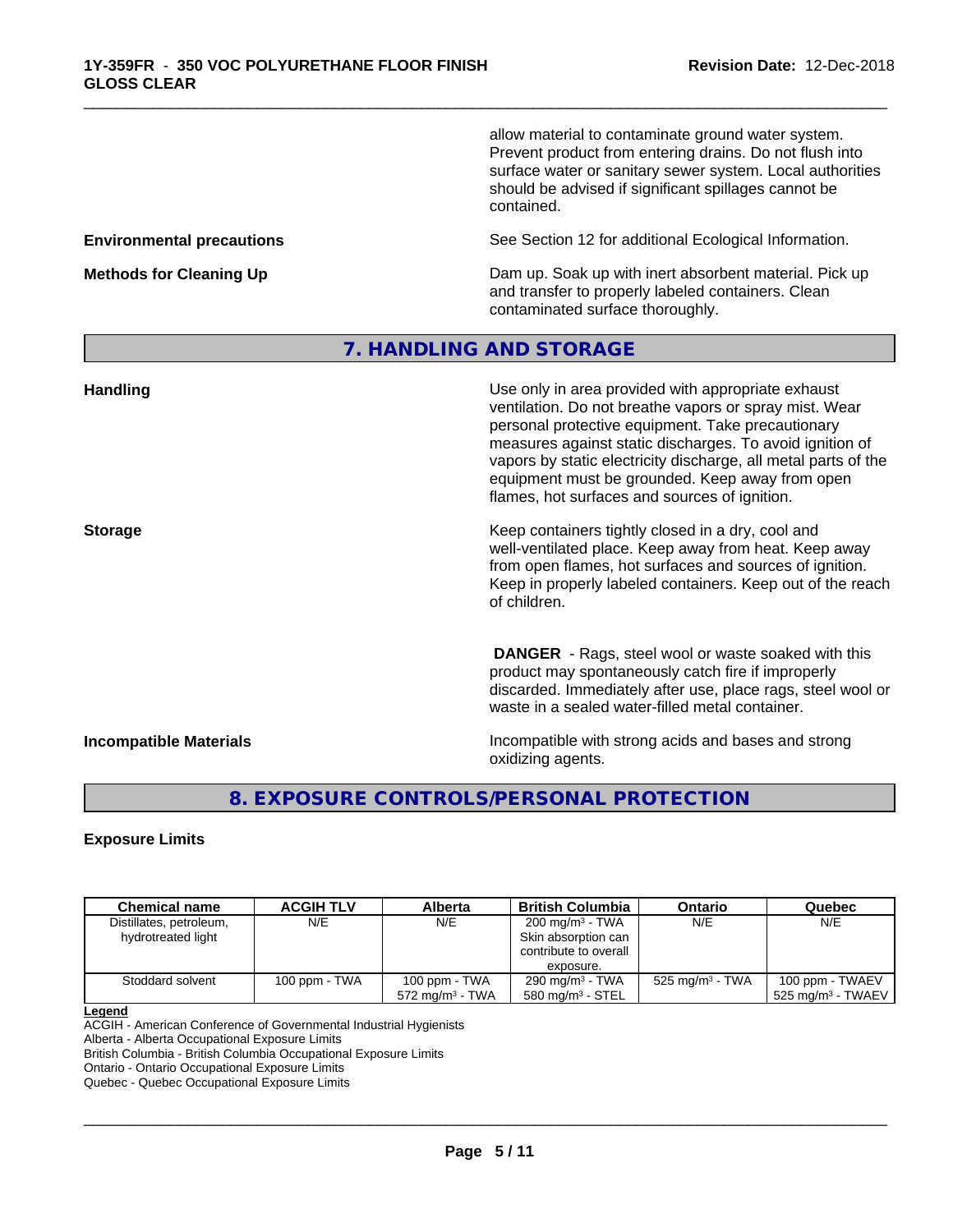N/E - Not established

**Personal Protective Equipment**

**Engineering Measures Ensure** Ensure adequate ventilation, especially in confined areas.

\_\_\_\_\_\_\_\_\_\_\_\_\_\_\_\_\_\_\_\_\_\_\_\_\_\_\_\_\_\_\_\_\_\_\_\_\_\_\_\_\_\_\_\_\_\_\_\_\_\_\_\_\_\_\_\_\_\_\_\_\_\_\_\_\_\_\_\_\_\_\_\_\_\_\_\_\_\_\_\_\_\_\_\_\_\_\_\_\_\_\_\_\_

**Eye/Face Protection Safety glasses with side-shields. Skin Protection Skin Protection Skin Protective gloves.** Long sleeved clothing. Protective gloves. **Respiratory Protection In operations where exposure limits are exceeded, use a** NIOSH approved respirator that has been selected by a technically qualified person for the specific work conditions. When spraying the product or applying in confined areas, wear a NIOSH approved respirator specified for paint spray or organic vapors.

**Hygiene Measures Avoid contact with skin, eyes and clothing. Remove and Avoid contact with skin, eyes and clothing. Remove and Avoid contact with skin, eyes and clothing. Remove and** wash contaminated clothing before re-use. Wash thoroughly after handling. When using do not eat, drink or smoke.

# **9. PHYSICAL AND CHEMICAL PROPERTIES**

**Appearance** liquid **Odor** solvent **Odor Threshold**<br> **Density (Ibs/aal)**<br> **Density (Ibs/aal)**<br> **No information available**<br>  $7.6 - 7.7$ **Density (Ibs/gal)** 7.6 - 7.7<br> **Specific Gravity** 3.1 2.2 2.2 2.2 2.2 2.2 2.93 **Specific Gravity pH** No information available **Viscosity (cps)** No information available **Solubility(ies)** No information available in the solution of the solution of the solution available in the solution of the solution of the solution of the solution of the solution of the solution of the solution of the so **Water solubility** No information available **Evaporation Rate No information available No information available Vapor pressure** No information available **No information available Vapor density Vapor density No information available Wt. % Solids** 50 - 60 **Vol. % Solids** 45 - 55 **Wt. % Volatiles** 40 - 50 **Vol. % Volatiles VOC Regulatory Limit (g/L)** < 350 **Boiling Point (°F)** 302 **Boiling Point (°C)** 150 **Freezing point (°F)** No information available **Freezing Point (°C)** No information available **Flash point (°F)** 102.0 **Flash Point (°C)** 38.9 **Method** PMCC **Flammability (solid, gas)**<br> **Commability limit:**<br>
Upper flammability limit:<br>
Not applicable **Upper flammability limit:**<br> **Lower flammability limit:**<br>
Not applicable<br>
Not applicable **Lower flammability limit:**<br> **Autoignition Temperature (°F)** Not applicable available and the Muslim Muslim Comments and Muslim Automation and the Muslim Comments and Muslim Comments and Muslim Comments and Muslim Comments **Autoignition Temperature (°F) Autoignition Temperature (°C)** No information available **Decomposition Temperature (°F)** No information available **Decomposition Temperature (°C)** No information available<br> **Partition coefficient Partition available** 

**No information available**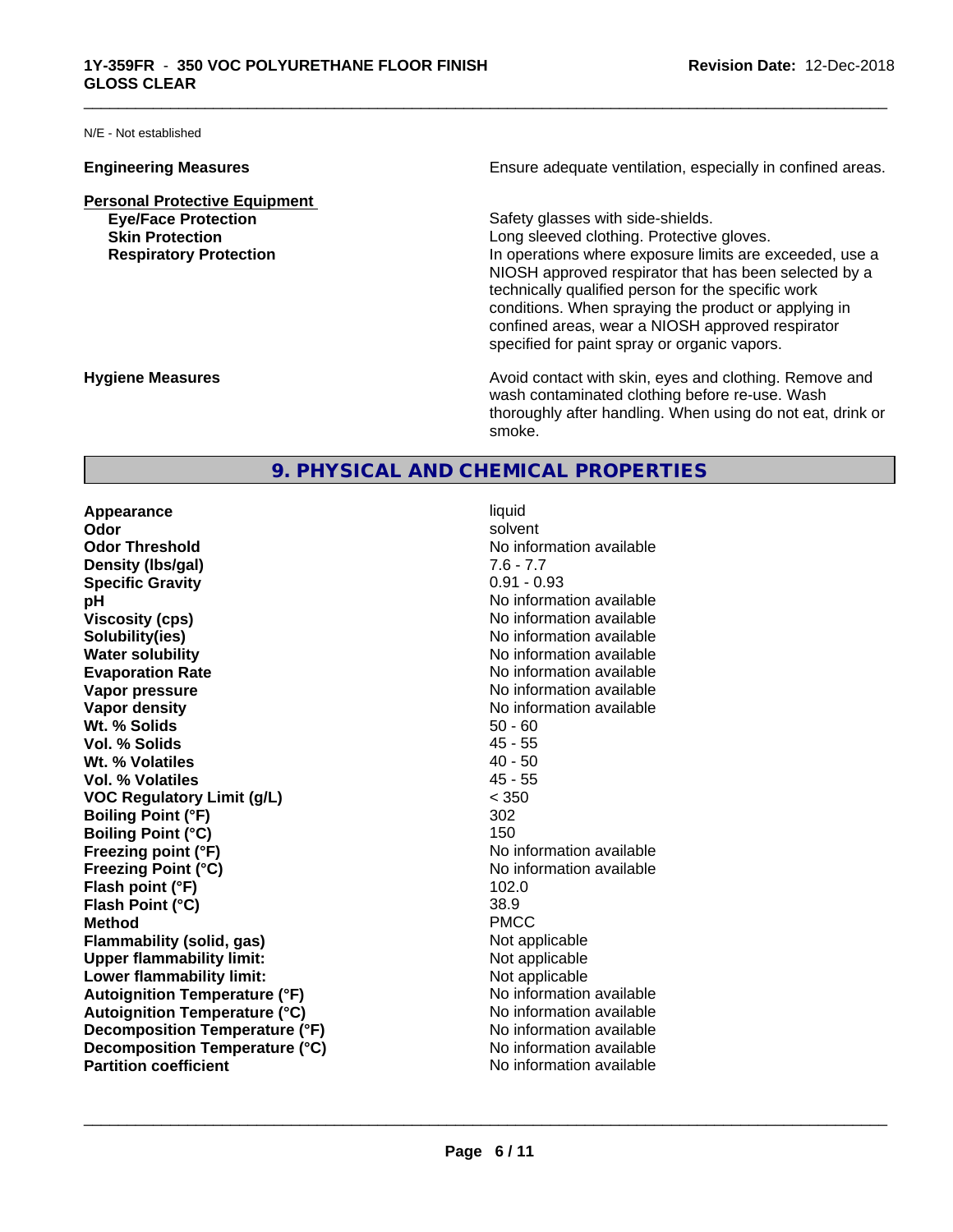# **10. STABILITY AND REACTIVITY**

\_\_\_\_\_\_\_\_\_\_\_\_\_\_\_\_\_\_\_\_\_\_\_\_\_\_\_\_\_\_\_\_\_\_\_\_\_\_\_\_\_\_\_\_\_\_\_\_\_\_\_\_\_\_\_\_\_\_\_\_\_\_\_\_\_\_\_\_\_\_\_\_\_\_\_\_\_\_\_\_\_\_\_\_\_\_\_\_\_\_\_\_\_

**Reactivity Not Applicable Not Applicable Chemical Stability Chemical Stability** Stable under normal conditions. Hazardous polymerisation does not occur. **Conditions to avoid Conditions to avoid Conditions keep** away from open flames, hot surfaces, static electricity and sources of ignition. **Incompatible Materials Incompatible with strong acids and bases and strong** oxidizing agents. **Hazardous Decomposition Products** Thermal decomposition can lead to release of irritating gases and vapors. **Possibility of hazardous reactions** None under normal conditions of use.

**11. TOXICOLOGICAL INFORMATION**

#### **Product Information Information on likely routes of exposure**

**Principal Routes of Exposure Exposure** Eye contact, skin contact and inhalation.

**Acute Toxicity<br>Product Information** 

Repeated or prolonged exposure to organic solvents may lead to permanent brain and nervous system damage. Intentional misuse by deliberately concentrating and inhaling vapors may be harmful or fatal.

#### **Symptoms related to the physical,chemical and toxicological characteristics**

| <b>Symptoms</b>                                                                            | No information available                                                                                                                                             |  |
|--------------------------------------------------------------------------------------------|----------------------------------------------------------------------------------------------------------------------------------------------------------------------|--|
| Delayed and immediate effects as well as chronic effects from short and long-term exposure |                                                                                                                                                                      |  |
| Eye contact<br><b>Skin contact</b>                                                         | Contact with eyes may cause irritation.<br>May cause skin irritation and/or dermatitis. Prolonged skin                                                               |  |
| <b>Inhalation</b>                                                                          | contact may defat the skin and produce dermatitis.<br>High vapor / aerosol concentrations are irritating to the                                                      |  |
|                                                                                            | eyes, nose, throat and lungs and may cause headaches,<br>dizziness, drowsiness, unconsciousness, and other central<br>nervous system effects.                        |  |
| Ingestion                                                                                  | Ingestion may cause irritation to mucous membranes.<br>Small amounts of this product aspirated into the<br>respiratory system during ingestion or vomiting may cause |  |
|                                                                                            | mild to severe pulmonary injury, possibly progressing to<br>death.                                                                                                   |  |
| <b>Sensitization</b><br><b>Neurological Effects</b>                                        | May cause an allergic skin reaction.<br>No information available.                                                                                                    |  |
| <b>Mutagenic Effects</b>                                                                   | No information available.                                                                                                                                            |  |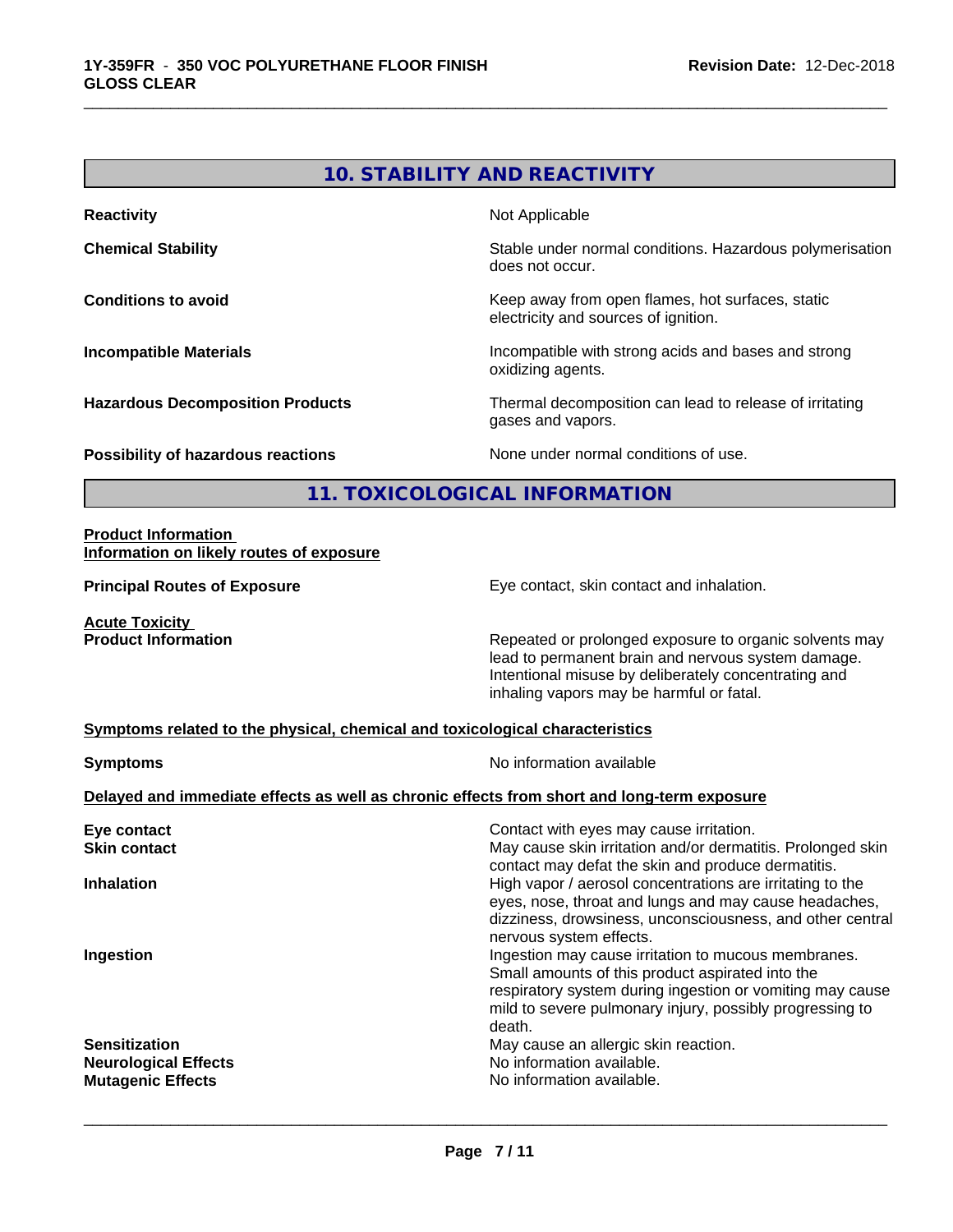**Developmental Effects Target organ effects No information available.**<br> **STOT - single exposure No information available. STOT** - single exposure<br> **STOT** - repeated exposure<br> **STOT** - repeated exposure<br> **STOT** - repeated exposure **STOT** - repeated exposure **Other adverse effects** No information available.

**Reproductive Effects Possible risk of impaired fertility. Possible risk of harm to** the unborn child.<br>No information available. **Aspiration Hazard** May be harmful if swallowed and enters airways. Small amounts of this product aspirated into the respiratory system during ingestion or vomiting may cause mild to severe pulmonary injury, possibly progressing to death.

\_\_\_\_\_\_\_\_\_\_\_\_\_\_\_\_\_\_\_\_\_\_\_\_\_\_\_\_\_\_\_\_\_\_\_\_\_\_\_\_\_\_\_\_\_\_\_\_\_\_\_\_\_\_\_\_\_\_\_\_\_\_\_\_\_\_\_\_\_\_\_\_\_\_\_\_\_\_\_\_\_\_\_\_\_\_\_\_\_\_\_\_\_

#### **Numerical measures of toxicity**

#### **The following values are calculated based on chapter 3.1 of the GHS document**

| ATEmix (oral)   | 17968 mg/kg |
|-----------------|-------------|
| ATEmix (dermal) | 7298 mg/kg  |

#### **Component Information**

| Chemical name                                               | Oral LD50            | Dermal LD50                | Inhalation LC50                      |
|-------------------------------------------------------------|----------------------|----------------------------|--------------------------------------|
| Distillates, petroleum, hydrotreated<br>light<br>64742-47-8 | $>$ 5000 mg/kg (Rat) | > 2000 mg/kg (Rabbit)      | > 5.2 mg/L (Rat) 4 h                 |
| Cyclotetrasiloxane, octamethyl-<br>556-67-2                 | $= 4800$ mg/kg (Rat) | $= 2001$ mg/kg (Rabbit)    | $= 36$ g/m <sup>3</sup> (Rat) 4 h    |
| Methyl ethyl ketoxime<br>$96 - 29 - 7$                      | $= 930$ mg/kg (Rat)  | 1000 - 1800 mg/kg (Rabbit) | $>$ 4800 mg/m <sup>3</sup> (Rat) 4 h |

#### **Carcinogenicity**

*The information below indicateswhether each agency has listed any ingredient as a carcinogen:.*

| <b>Chemical name</b>         | <b>IARC</b>                     | <b>NTP</b>                   |
|------------------------------|---------------------------------|------------------------------|
|                              | 2B<br>Possible Human Carcinogen | Reasonably Anticipated Human |
| Cobalt bis(2-ethylhexanoate) |                                 | Carcinogen                   |

• Cobalt and cobalt compounds are listed as possible human carcinogens by IARC (2B). However, there is inadequate evidence of the carcinogenicity of cobalt and cobalt compounds in humans.

#### **Legend**

IARC - International Agency for Research on Cancer NTP - National Toxicity Program OSHA - Occupational Safety & Health Administration

**12. ECOLOGICAL INFORMATION**

## **Ecotoxicity Effects**

The environmental impact of this product has not been fully investigated.

## **Product Information**

### **Acute Toxicity to Fish**

No information available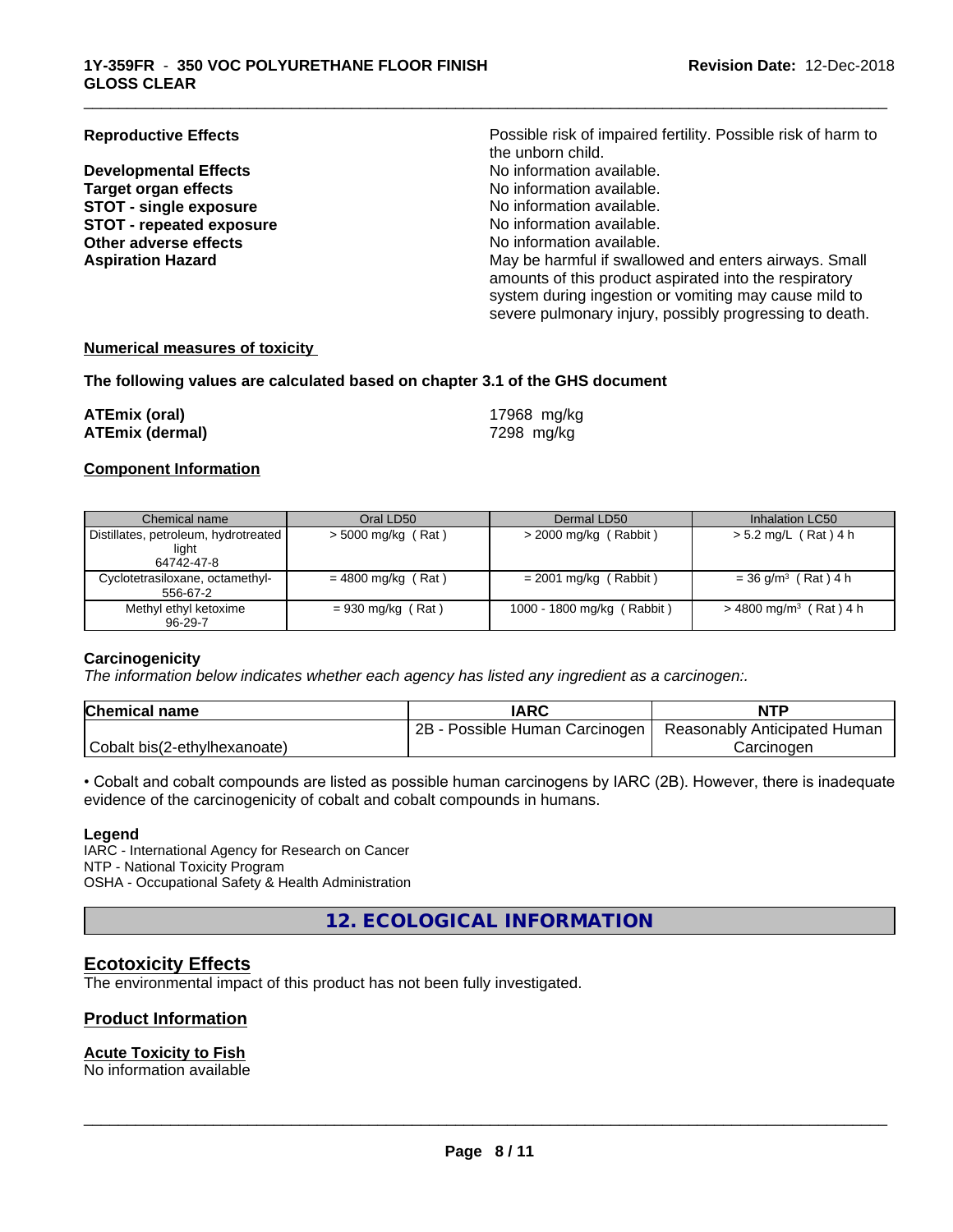# **Acute Toxicity to Aquatic Invertebrates**

No information available

#### **Acute Toxicity to Aquatic Plants**

No information available

#### **Persistence / Degradability**

No information available.

### **Bioaccumulation**

There is no data for this product.

#### **Mobility in Environmental Media**

No information available.

#### **Ozone**

No information available

## **Component Information**

#### **Acute Toxicity to Fish**

Methyl ethyl ketoxime LC50: 48 mg/L (Bluegill sunfish - 96 hr.)

#### **Acute Toxicity to Aquatic Invertebrates**

Methyl ethyl ketoxime EC50: 750 mg/L (Daphnia magna - 48 hr.)

### **Acute Toxicity to Aquatic Plants**

No information available

# **13. DISPOSAL CONSIDERATIONS**

\_\_\_\_\_\_\_\_\_\_\_\_\_\_\_\_\_\_\_\_\_\_\_\_\_\_\_\_\_\_\_\_\_\_\_\_\_\_\_\_\_\_\_\_\_\_\_\_\_\_\_\_\_\_\_\_\_\_\_\_\_\_\_\_\_\_\_\_\_\_\_\_\_\_\_\_\_\_\_\_\_\_\_\_\_\_\_\_\_\_\_\_\_

| <b>Waste Disposal Method</b>   | Dispose of in accordance with federal, state, provincial,<br>and local regulations. Local requirements may vary,<br>consult your sanitation department or state-designated<br>environmental protection agency for more disposal<br>options. |
|--------------------------------|---------------------------------------------------------------------------------------------------------------------------------------------------------------------------------------------------------------------------------------------|
| <b>Empty Container Warning</b> | Emptied containers may retain product residue. Follow<br>label warnings even after container is emptied. Residual<br>vapors may explode on ignition.                                                                                        |

# **14. TRANSPORT INFORMATION**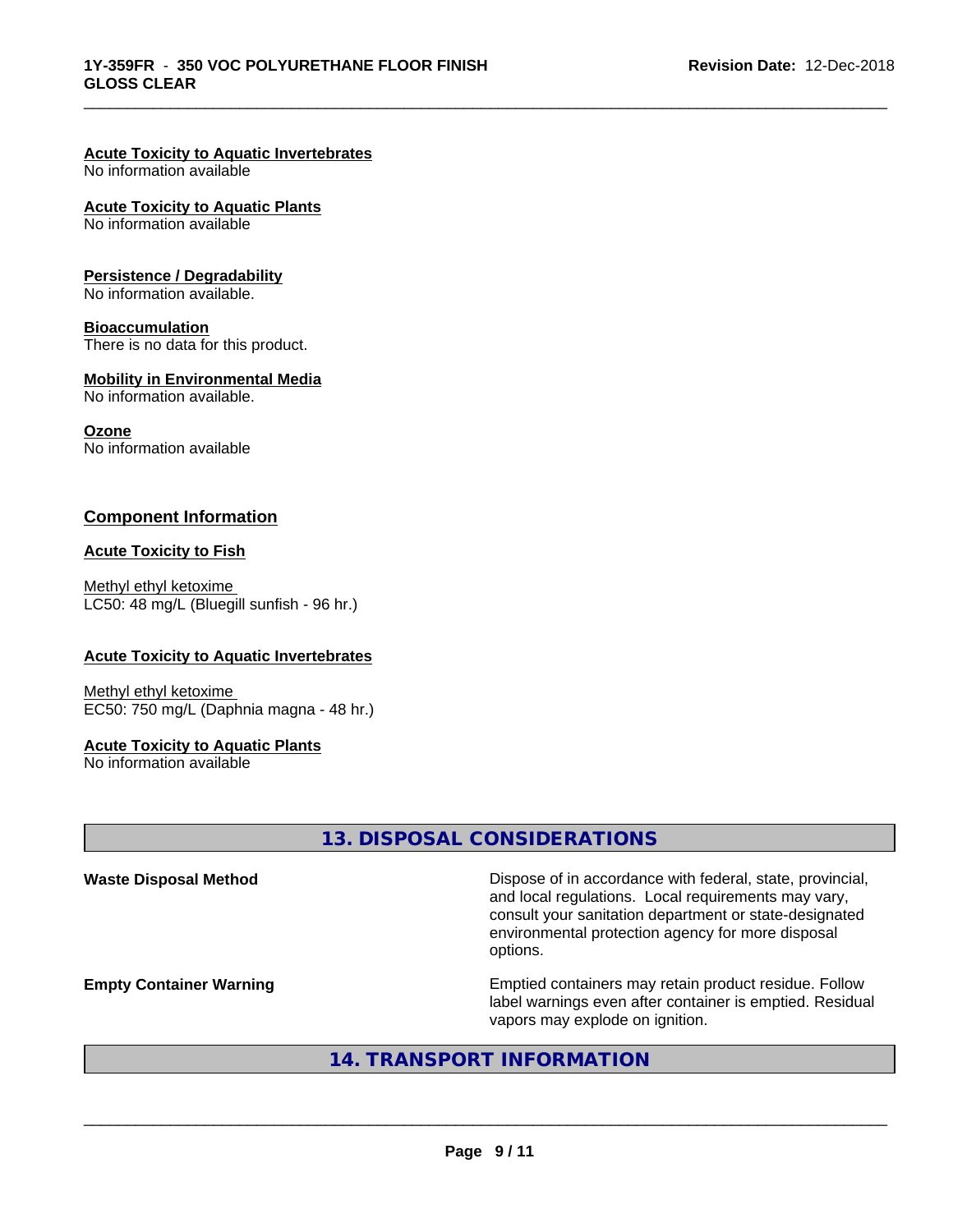| <b>PAINT</b>                                                                                                                                                                              |
|-------------------------------------------------------------------------------------------------------------------------------------------------------------------------------------------|
| 3                                                                                                                                                                                         |
| UN1263                                                                                                                                                                                    |
| Ш                                                                                                                                                                                         |
| UN1263, PAINT, 3, III                                                                                                                                                                     |
| In Canada, Class 3 flammable liquids may be reclassified<br>as non-regulated for domestic ground transportation if they<br>meet the requirements of TDG General Exemption<br>SOR/2008-34. |
| Contact the preparer for further information.                                                                                                                                             |
| Contact the preparer for further information.                                                                                                                                             |
|                                                                                                                                                                                           |

\_\_\_\_\_\_\_\_\_\_\_\_\_\_\_\_\_\_\_\_\_\_\_\_\_\_\_\_\_\_\_\_\_\_\_\_\_\_\_\_\_\_\_\_\_\_\_\_\_\_\_\_\_\_\_\_\_\_\_\_\_\_\_\_\_\_\_\_\_\_\_\_\_\_\_\_\_\_\_\_\_\_\_\_\_\_\_\_\_\_\_\_\_

# **15. REGULATORY INFORMATION**

## **International Inventories**

| <b>TSCA: United States</b> | Yes - All components are listed or exempt. |
|----------------------------|--------------------------------------------|
| DSL: Canada                | Yes - All components are listed or exempt. |

# **National Pollutant Release Inventory (NPRI)**

#### **NPRI Parts 1- 4**

This product contains the following Parts 1-4 NPRI chemicals:

#### *None*

#### **NPRI Part 5**

This product contains the following NPRI Part 5 Chemicals:

| Chemical name                        | CAS No.    | Weight-% | <b>NPRI Part 5</b> |  |
|--------------------------------------|------------|----------|--------------------|--|
| Distillates, petroleum, hydrotreated | 64742-47-8 | 10 - 30% | ∟isted             |  |
| liaht                                |            |          |                    |  |
| Stoddard solvent                     | 8052-41-3  | 10 - 30% | ∟isted             |  |
|                                      |            |          |                    |  |

## **WHMIS Regulatory Status**

This product has been classified in accordance with the hazard criteria of the Hazardous Products Regulations (HPR) and the SDS contains all the information required by the HPR.

**Health:** 1\* **Flammability: 2 Reactivity: 0 PPE:** -

 $\overline{\phantom{a}}$  ,  $\overline{\phantom{a}}$  ,  $\overline{\phantom{a}}$  ,  $\overline{\phantom{a}}$  ,  $\overline{\phantom{a}}$  ,  $\overline{\phantom{a}}$  ,  $\overline{\phantom{a}}$  ,  $\overline{\phantom{a}}$  ,  $\overline{\phantom{a}}$  ,  $\overline{\phantom{a}}$  ,  $\overline{\phantom{a}}$  ,  $\overline{\phantom{a}}$  ,  $\overline{\phantom{a}}$  ,  $\overline{\phantom{a}}$  ,  $\overline{\phantom{a}}$  ,  $\overline{\phantom{a}}$ 

**HMIS Legend**